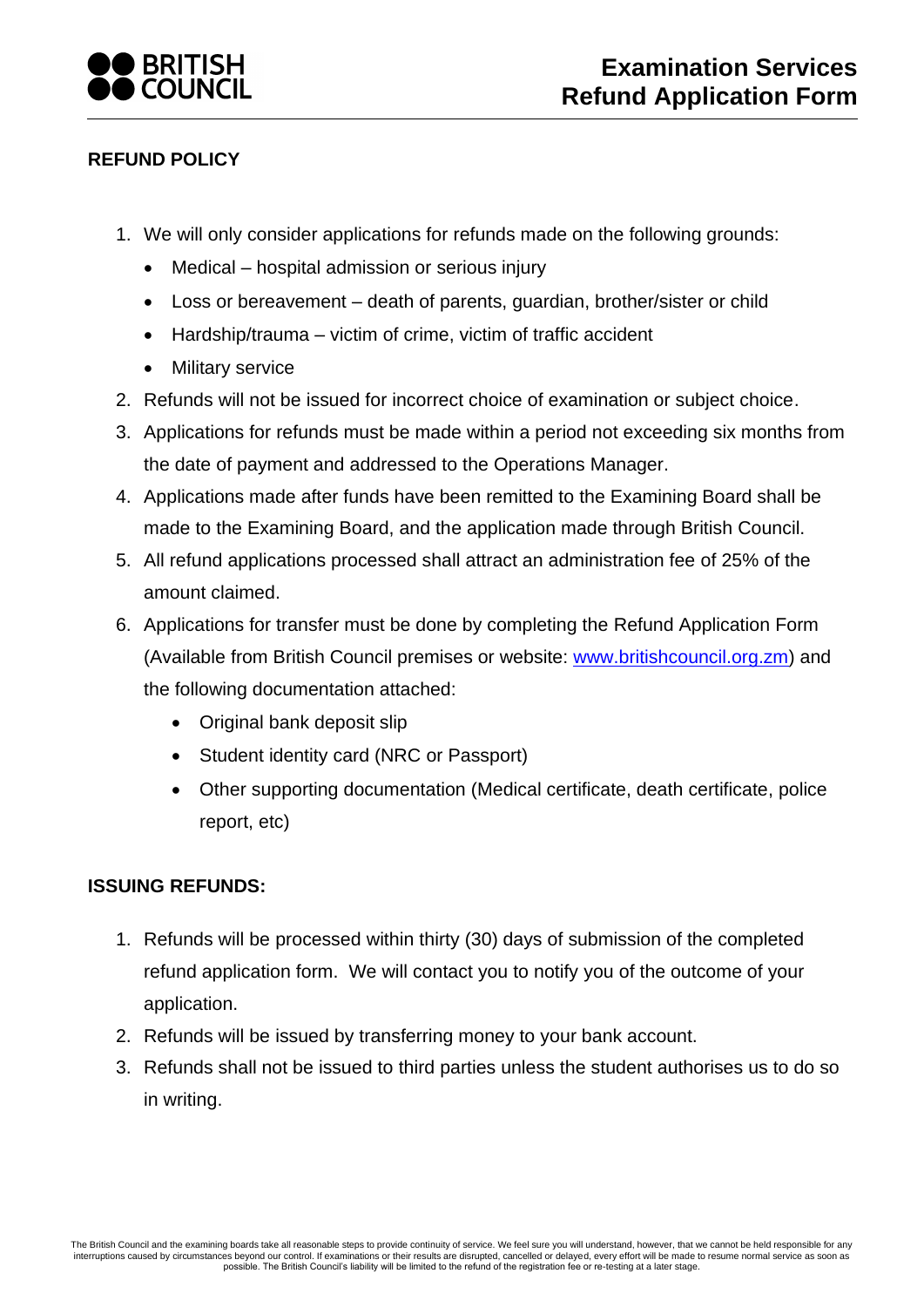

In order for the British Council to process your refund application as quickly as possible please refer to the Exams refund policy and complete this form fully.

## **PERSONAL DETAILS**

| <b>First name</b>                                                                                                                                                            | <b>Surname</b> |                         | <b>Other names</b> |  |
|------------------------------------------------------------------------------------------------------------------------------------------------------------------------------|----------------|-------------------------|--------------------|--|
|                                                                                                                                                                              |                |                         |                    |  |
|                                                                                                                                                                              |                |                         |                    |  |
| Mobile / Cell phone number:                                                                                                                                                  |                | Other telephone number: |                    |  |
| <b>NRC/Passport number:</b>                                                                                                                                                  |                |                         |                    |  |
|                                                                                                                                                                              |                |                         |                    |  |
| Exams you applied for:                                                                                                                                                       |                |                         |                    |  |
| <b>Reasons for claiming refund:</b>                                                                                                                                          |                |                         |                    |  |
|                                                                                                                                                                              |                |                         |                    |  |
|                                                                                                                                                                              |                |                         |                    |  |
| <b>Amount claimed:</b>                                                                                                                                                       |                |                         |                    |  |
| <b>Bank details for the refund</b>                                                                                                                                           |                |                         |                    |  |
| Bank name:                                                                                                                                                                   |                |                         |                    |  |
|                                                                                                                                                                              |                |                         |                    |  |
| Branch name:                                                                                                                                                                 |                |                         |                    |  |
| Account name:                                                                                                                                                                |                |                         |                    |  |
| Account number:                                                                                                                                                              |                |                         |                    |  |
|                                                                                                                                                                              |                |                         |                    |  |
| Please ensure the following documents are included with your application form:<br>Original bank deposit slip, receipt, or payment confirmation                               |                |                         |                    |  |
| Copy of student photo identity document (NRC or Passport)<br>$\bullet$                                                                                                       |                |                         |                    |  |
| Documentation supporting your grounds for refund (medical certificate, death                                                                                                 |                |                         |                    |  |
| certificate, police report, etc)                                                                                                                                             |                |                         |                    |  |
| <b>DECLARATION</b>                                                                                                                                                           |                |                         |                    |  |
| I have read and understood the British Council's Examination Service Transfer Policy and the<br>information I have given in this application is the truthfully and accurate. |                |                         |                    |  |
|                                                                                                                                                                              |                |                         |                    |  |
|                                                                                                                                                                              |                |                         |                    |  |

The British Council and the examining boards take all reasonable steps to provide continuity of service. We feel sure you will understand, however, that we cannot be held responsible for any interruptions caused by circums